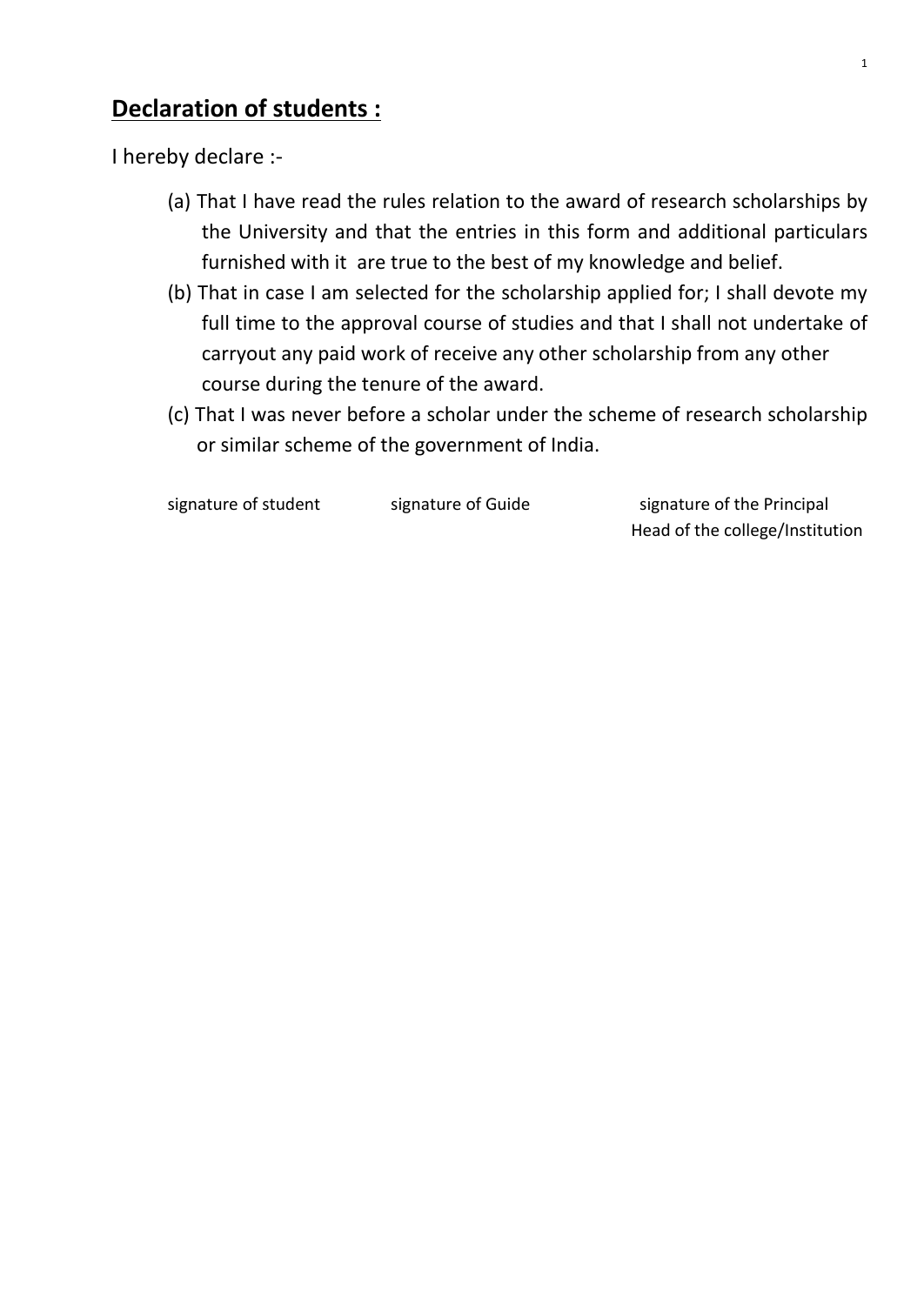#### **UNDERTAKING REQITED TO BE SIGNED BY THE RESEARCH STUDENT**

## **NAME OF UNIVERSITY : ................................................................**

I have read the rules and regulation governing the grant of Research studentship and in the event of a research awarded to me, I agree to abide by all the conditions laid down there in and specifically set out hereinafter.

1. To begin the work of research within one month from the date of the award engage myself diligently in the investigation undertaken by me and submit, periodical reports of the progress of the work to the executive council in accordance with the rules formed by the executive council from time to time.

2. During the tenure of the scholarship not to accept any other work or employment, nor take out a patent nor publish the result of the research without the previous permission of the executive council.

3. As the expire of my studentship, to submit four printer of typed copies of a paper embodying the result of the research carried on by me and giving an account of my investigation.

4. To refund to the university this stipend drawn by me in the event of resigning the studentship before the expire of the term, of if the studentship if forfeited due to misconduct or unsatisfactory progress on my part, or if I fail to fulfill any of the conditions on which the studentship is awarded to me.

5. I agree to refund to the university the full amount of the studentship awarded to me if I fail to complete my term or having completed cannot submit my thesis within five years from the date of my registration.

Adress :- ....................................................................

Date : - ...................................

(Signature of the research student)